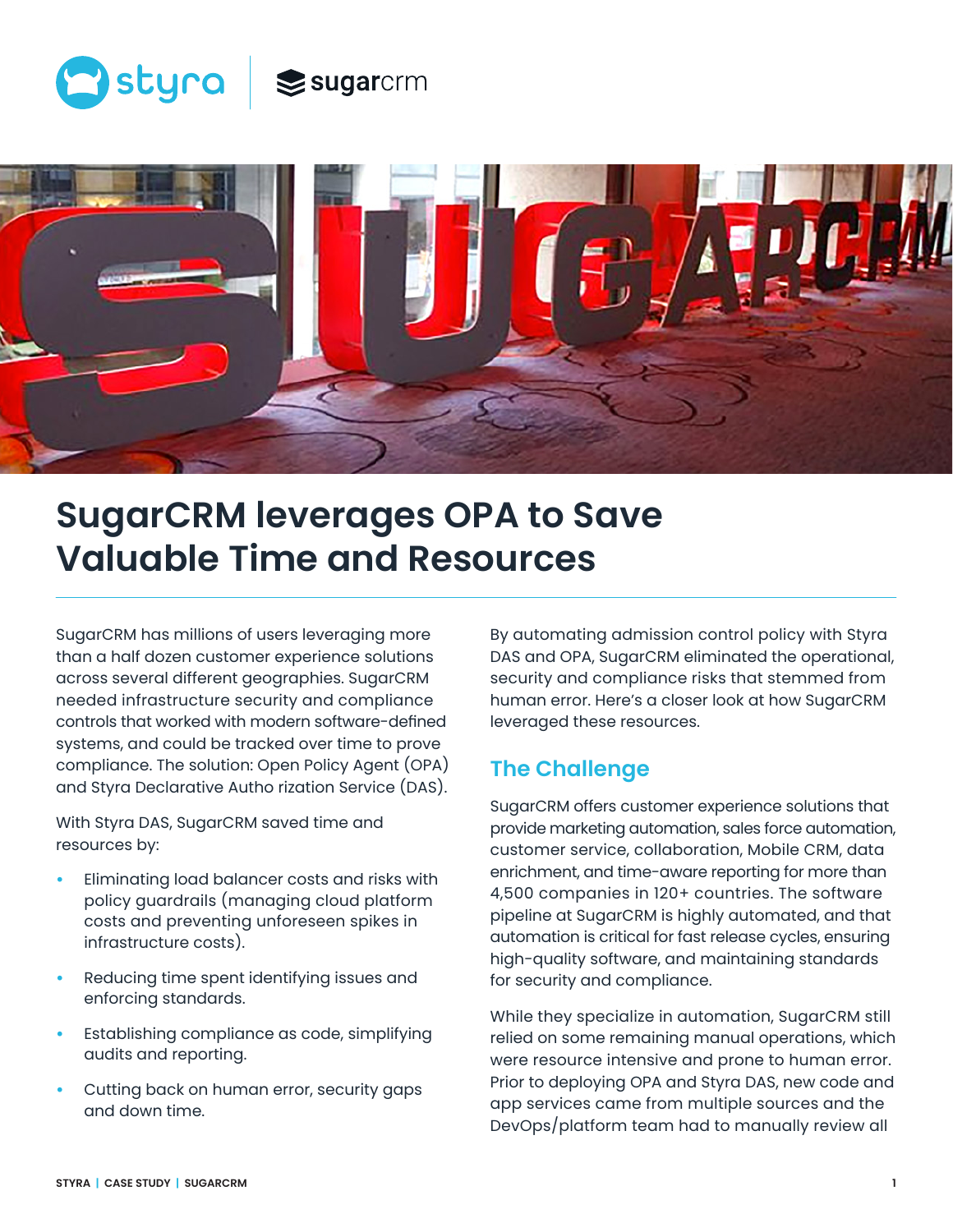workloads and yaml configuration to ensure proper operation and compliance while attempting to mitigate risks.

Styre<br>to b<br>Kub<br>erro<br>revie Styra DAS provides an automated way to build and enforce guardrails around Kubernetes deployments to prevent errors and limit risk. Moving from manual review to automated guardrails also means my team spends their cycles on crucial, more differentiated problems to accelerate our time-to-market, improve reliability and ease compliance."

**Jorge Arroyo, SVP of Engineering and Cloud Operations, SugarCRM**

Senior Vice President of Engineering and Cloud Operations, Jorge Arroyo, says the manual process of reviewing Kubernetes workloads was siphoning valuable time and money. The platform team was constantly reviewing implementations and configurations, and enforcing everything manually. These manual operations opened the door to misconfiguration, due to human error.

Not only were errors hard to prevent, but without a record of all the hands-on reviews to meet security regulations, it was extremely difficult to prove compliance without further manual effort walking through code with auditors.

### **The Solution**

### **Arroyo's priorities:**

- **1. Compliance, including readiness for periodic audits**
- **2. Security**
- **3. High availability, avoiding service gaps and down time**
- **4. Removing friction and delays from on-boarding developers**
- **5. Full GitOps visibility**

SugarCRM was already using OPA, but they knew they needed to establish governance around it as they added more and more policies and clusters for example, teams could create external load balancers on test clusters, which can get very costly. This catalyzed action — SugarCRM knew they needed automated guardrails in place before moving into production.

Indeed, without automated controls in place, there were dozens of ways this type of oversight could manifest in risk to app reliability, security and compliance. The platform team knew that in order to scale, they had to codify policy and automatically deploy best practices. As they moved to production, they knew that container deployment was going to accelerate, yaml files would get more complex and manual policy checks simply would not scale to ensure app reliability and data safety.

After briefly considering writing their own management software for OPA, SugarCRM recognized that the solution was already available and wouldn't require more bandwidth from their team for custom development, implementation and ongoing maintenance. They relied on OPA and deployed Styra DAS, which integrated seamlessly with their existing process.

With OPA, SugarCRM had a common toolset and framework for expressing authorization policy at Kubernetes admission control. They no longer had to take the time to re-educate their team on policy standards since rules were agreed to once, and then automatically implemented as code across every cluster. Styra DAS also simplified policy enforcement with a built in library of best practices, allowing the platform team to spend less time researching which policies are important and how to write effective rules. Instead they can spend more time on differentiated work, improving platform availability and reliability and speeding time to market.

Styra DAS provided the team with a unified control plane for operationalizing OPA in production, at scale. Styra DAS removed the need for manual interaction and checks by automating compliance-as-code inside the CICD process. Arroyo and his team now build, test, distribute and monitor automated